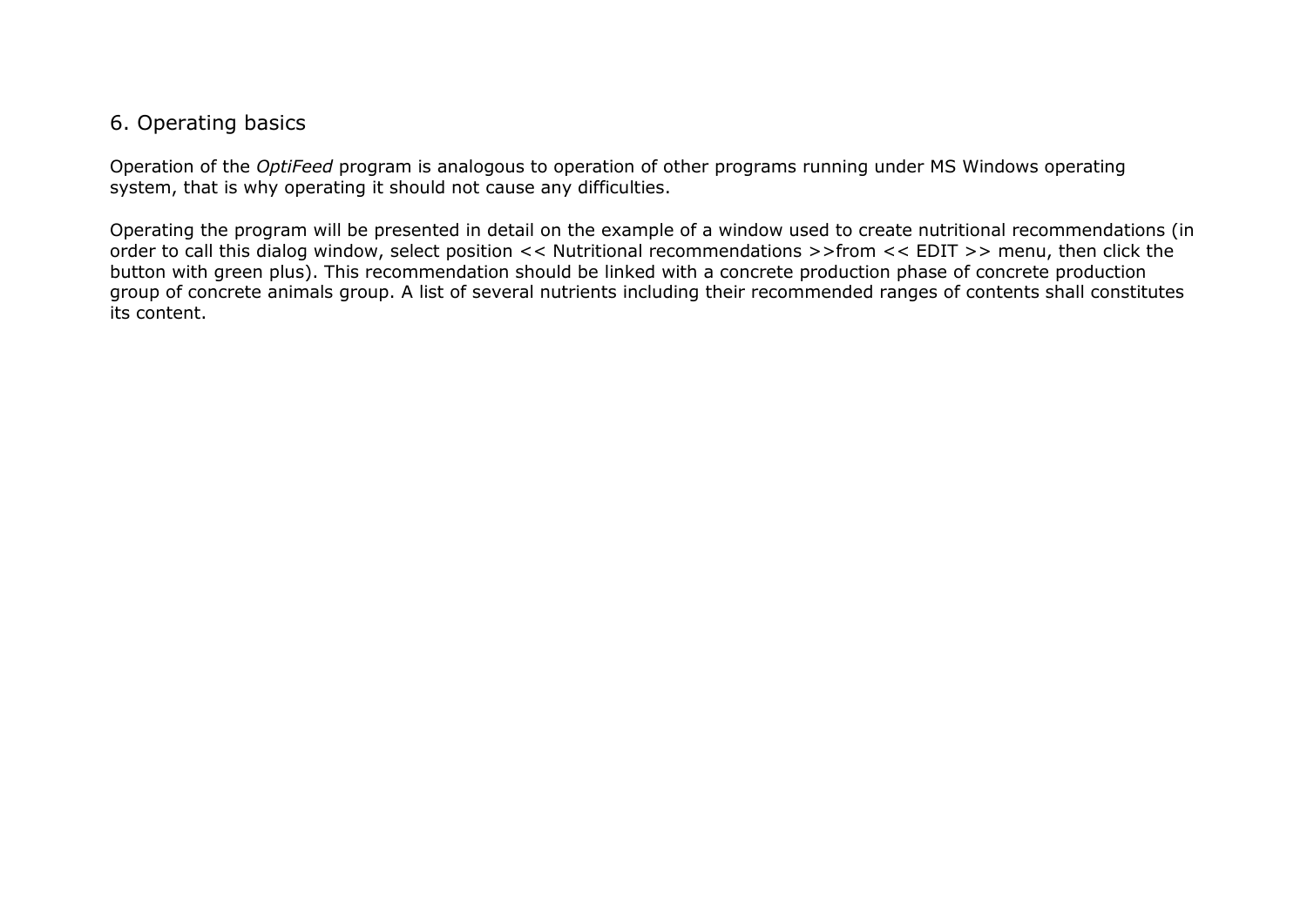| Recommendation                                             |                                          |  |
|------------------------------------------------------------|------------------------------------------|--|
| Creation date:<br>07.11.2016 19:36:37                      |                                          |  |
| Animals group:                                             |                                          |  |
|                                                            |                                          |  |
|                                                            |                                          |  |
| Code:                                                      |                                          |  |
| Name:                                                      |                                          |  |
| Available nutrients:                                       |                                          |  |
|                                                            | <b>Chosen nutrients</b> Nutrients ratios |  |
| ▷ Composition<br>▷ Energy Poultry                          | Code<br>Nutrient                         |  |
| <b>D</b> Energy Swine<br><b>D</b> Energy Fur               |                                          |  |
| <b>Macro minerals</b>                                      |                                          |  |
| Amino acids<br><sup>D</sup> Digestible amino acids Poultry | $\Rightarrow$                            |  |
| <sup>b</sup> Digestible amino acids Swine                  |                                          |  |
| $\triangleright$ Vitamins<br>Micro minerals                |                                          |  |
| $\triangleright$ Fatty acids                               |                                          |  |
| $\triangleright$ Enzymes                                   |                                          |  |
| Colorants<br>▷ Coccidiostats                               |                                          |  |
| $\triangleright$ Feed additives                            |                                          |  |
| ▷ Coefficients/factors                                     | ⇚                                        |  |
|                                                            |                                          |  |
|                                                            |                                          |  |
|                                                            |                                          |  |
| $\bullet$ ok                                               | X Cancel                                 |  |
|                                                            |                                          |  |
| animals group: select from the list or enter               |                                          |  |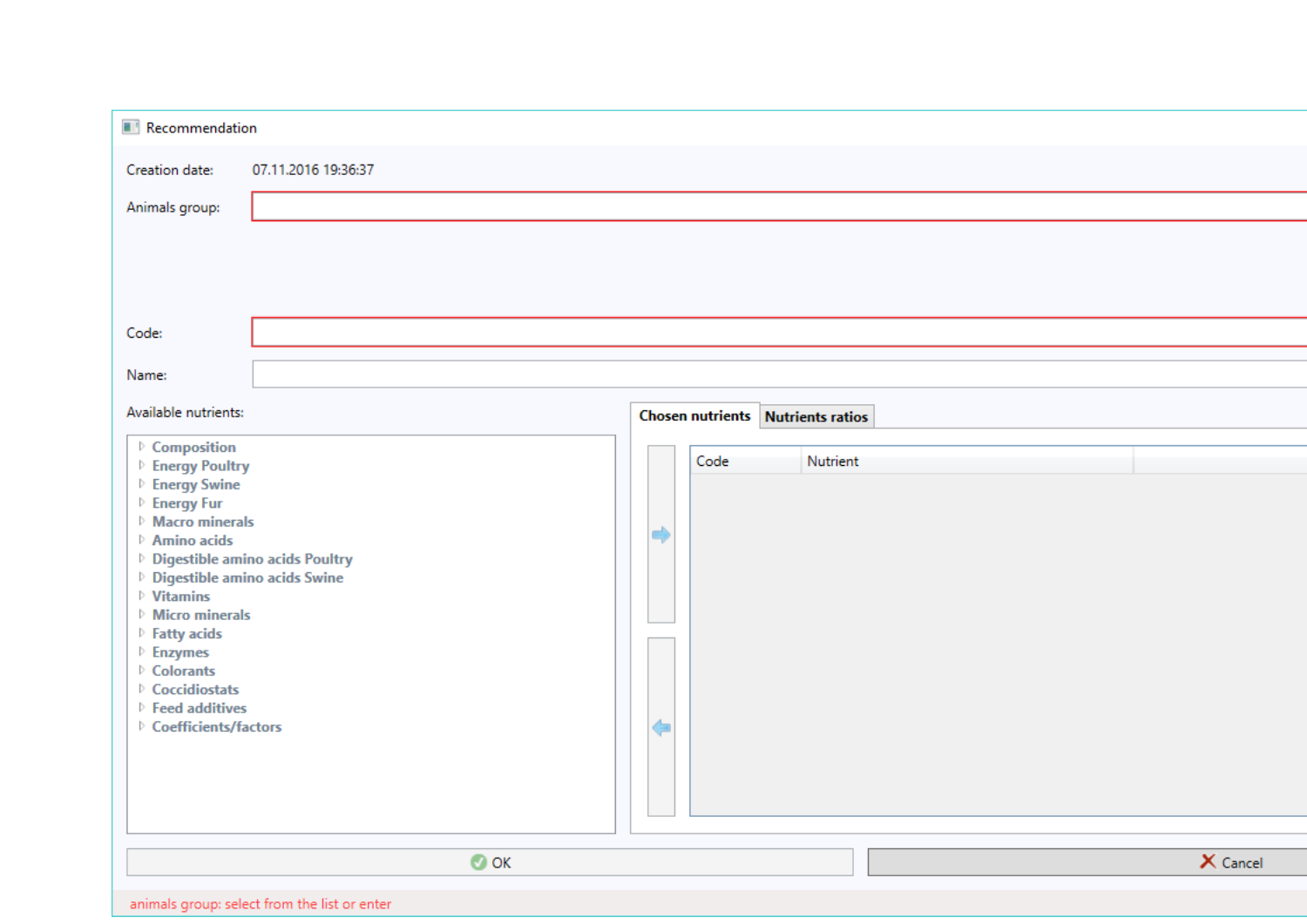Data are entered using keyboard and mouse.

TAB key is used to move to the next field or button, while Shift + TAB combination is used to move to the previous.

The program constantly checks completeness and accuracy of entered data. A toolbar with error message content is found at the bottom of each window. In our case, it informs us when that we have not entered animals group and that it should be selected from the list or a new one should be entered. This message comes directly from the selection list labeled animals Group. Expand this selection list using a small downward arrow located to the right of the error message. Note that animals groups listed in both gray and black font are found in it (if you have just started working with the program, then they be will be exclusively in gray). Elements from the sample database attached to the program by its authors are marked with gray. While elements that you would have created are marked in black.

Note: The nutrients, ingredients and nutritional recommendations database contained in the program has a purely illustrative function. While the authors have used their best endeavors to see to it that they are accurate, however, they do not take any responsibility for the consequences of its use.

|                | Recommendation                |  |  |  |  |  |  |
|----------------|-------------------------------|--|--|--|--|--|--|
| Creation date: | 07.11.2016 19:36:37           |  |  |  |  |  |  |
| Animals group: |                               |  |  |  |  |  |  |
|                | Swine                         |  |  |  |  |  |  |
|                | <b>Poultry</b>                |  |  |  |  |  |  |
|                | <b>Fur-bearing carnivores</b> |  |  |  |  |  |  |
|                |                               |  |  |  |  |  |  |

Note also that animals groups are listed in bold. This is how precisely groups are highlighted in the program, whether they be animals, ingredients, or nutrients. The thing here is to clearly distinguish grouping elements (for example ingredients groups) from elements grouped together (for example ingredients).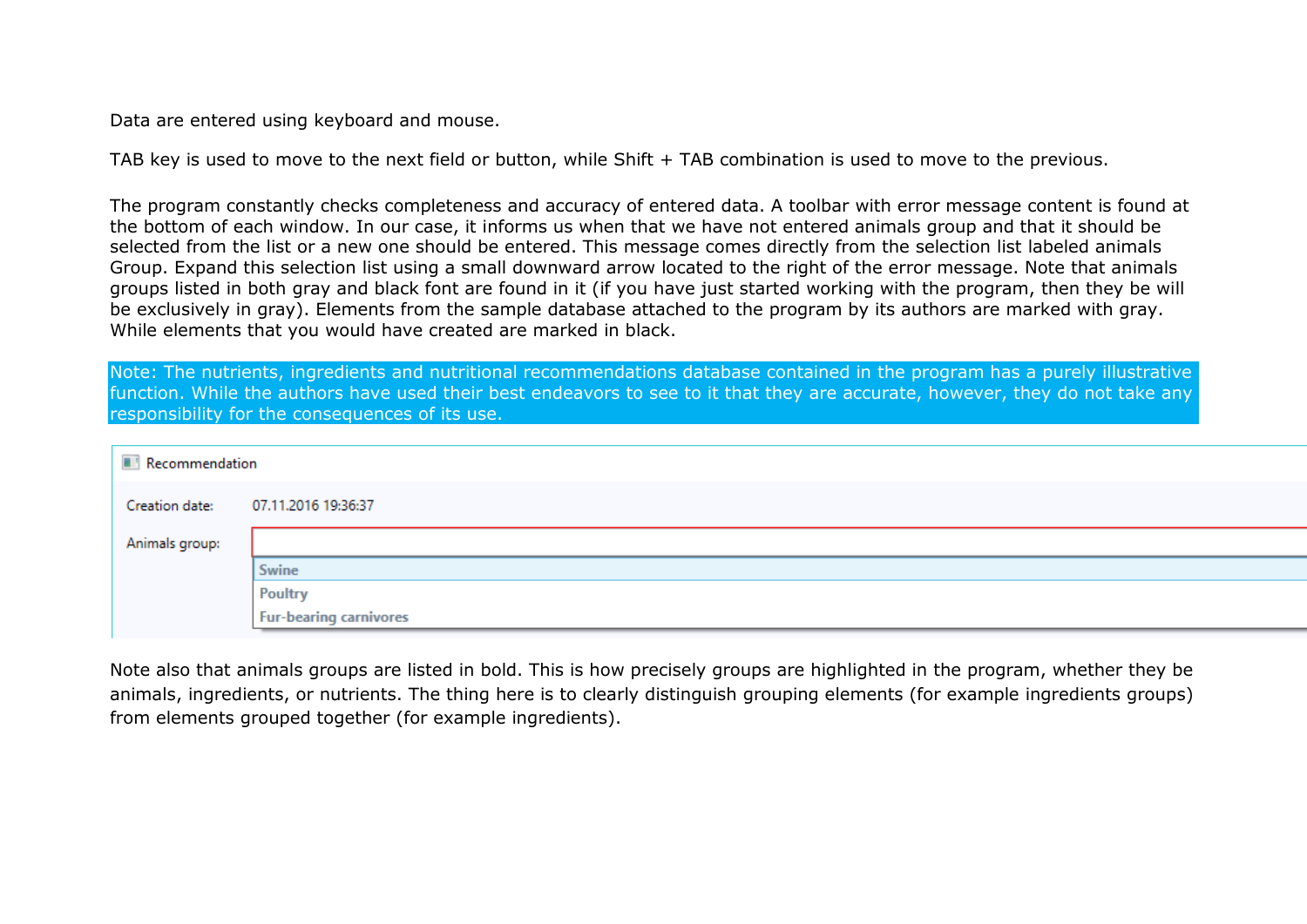Let's go back to our example. Select the first animals group, and confirm the choice by going to a newly opened field, Production group, using the mouse or TAB key. Note that error message has disappeared from the Animals group field. While at the bottom of the screen its content has changed to "production group: select from the list or enter".

Select first group production in line and move to Production phase field. Instead of choosing the production phase from the list, enter it manually (you can not do this in DEMO mode), for example Prestarter, then press TAB to confirm. Now pull down for a moment the production phases list and observe two things - first, the phase that you have just entered has been saved in the list. Once you complete entering this nutritional recommendation and confirm it by pressing << OK >> button, this phase will be permanently stored in the program database. Secondly - the new phase is printed in black, which is characteristic for the elements created by you.

|                   | Recommendation             |  |  |  |  |  |  |
|-------------------|----------------------------|--|--|--|--|--|--|
| Creation date:    | 07.11.2016 19:36:37        |  |  |  |  |  |  |
| Animals group:    | Swine                      |  |  |  |  |  |  |
| Production group: | <b>Piglets and weaners</b> |  |  |  |  |  |  |
| Production phase: |                            |  |  |  |  |  |  |
|                   | <b>Prestarter 1</b>        |  |  |  |  |  |  |
| Code:             | <b>Prestarter 2</b>        |  |  |  |  |  |  |
| Name:             | <b>Starter</b>             |  |  |  |  |  |  |
|                   |                            |  |  |  |  |  |  |

Let us now turn to the next field, named Code. It is a mandatory, unique element identifier modeled after a name, only that it is usually more concise. You can enter manually or - if the codes do not matter to you – generate using button with key. Manually entered code may be in any form with one exception - it can not start with # character, which is reserved for items supplied by program authors .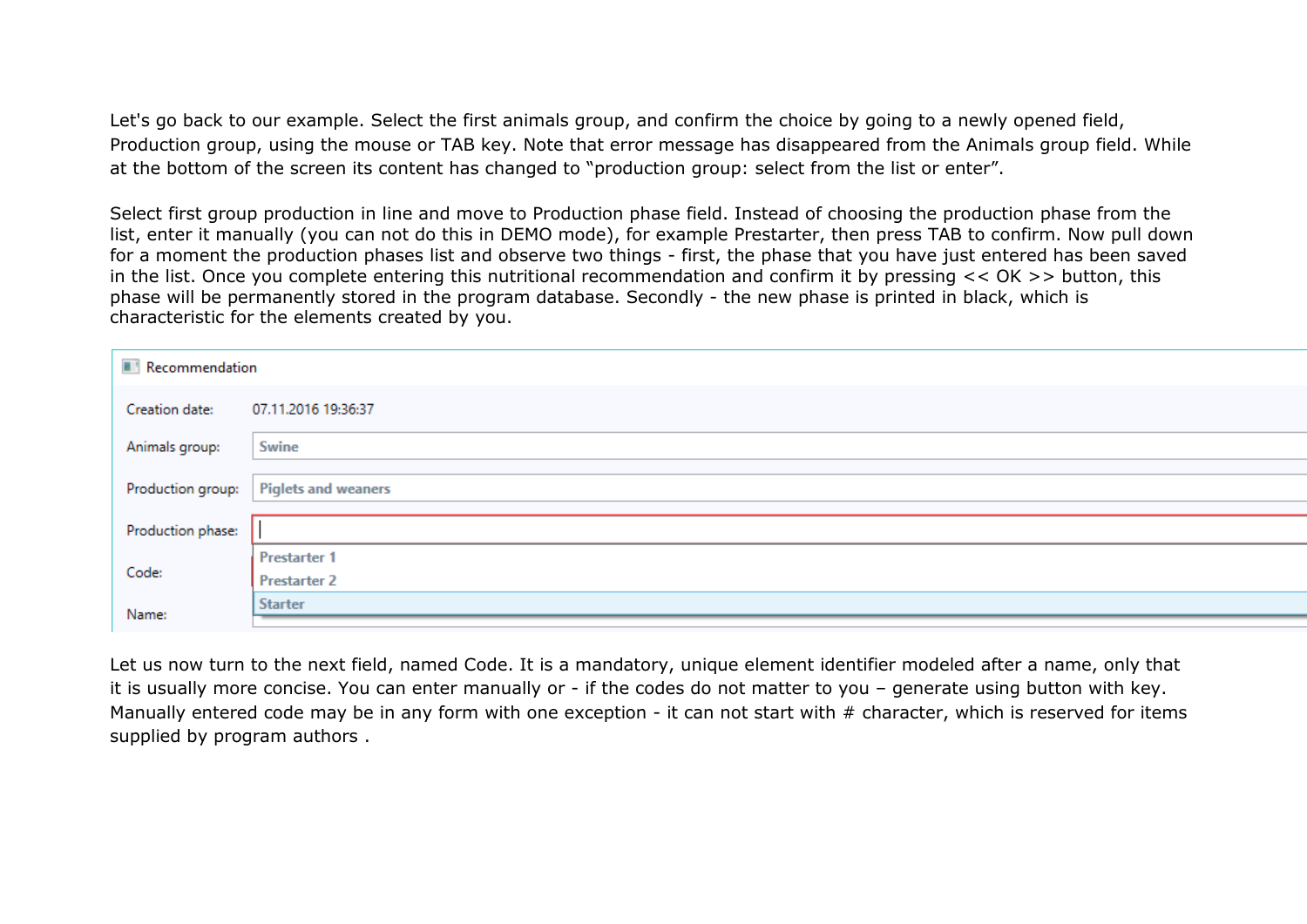The next field - Name - is an optional field, as indicated by a hint being displayed when you move the mouse cursor over it. You can leave it blank (then the code itself written, inside square brackets, will serve as the name of the recommendation) or type any text:

| Name: |                |
|-------|----------------|
|       | optional field |

Let us now turn to the second part of the window titled Available nutrients. Here we will find all the nutrients grouped together - both those provided by program authors (in gray) and created by you (in black):

| Available nutrients:        |  |
|-----------------------------|--|
| <b>Composition</b>          |  |
| <b>D</b> Energy Poultry     |  |
| <b>D</b> Energy Swine       |  |
| $\triangleright$ Energy Fur |  |

The nutrients contained in a given group will be published after unfolding it. This can be done in two ways: by double-clicking a given group or by clicking once on the arrow on the left of its name: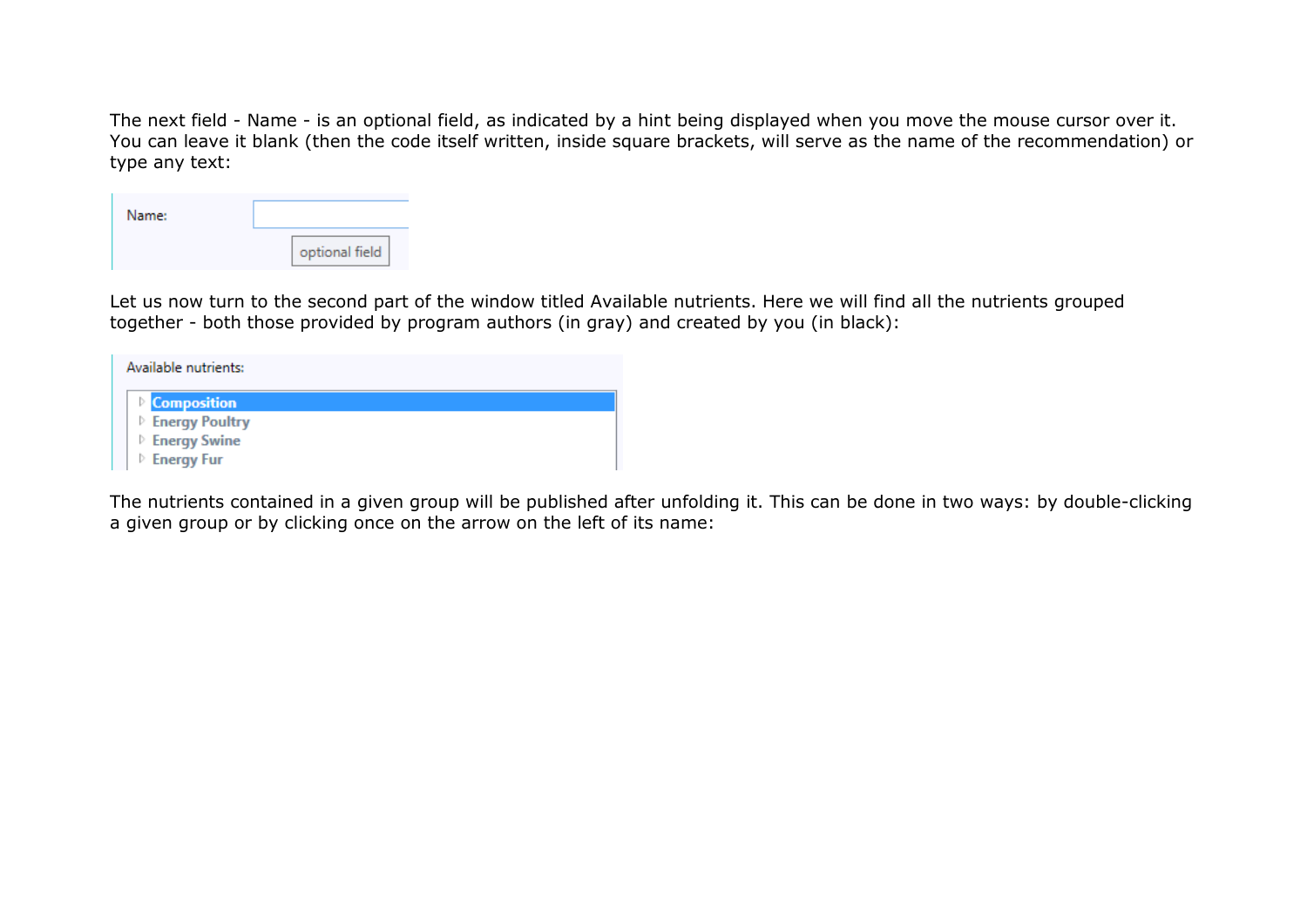| Available nutrients:             |   |                 |
|----------------------------------|---|-----------------|
| <b>4</b> Composition             |   | $\mathcal{O}_n$ |
| [#1] WEIGHT                      |   | [g/kg]          |
| [#2] Dry matter                  | w | [g/kg]          |
| [#3] Moisture                    | w | [g/kg]          |
| [#4] Crude protein               |   | [g/kg]          |
| [#5] Crude fat                   |   | [g/kg]          |
| [#6] Crude fibre                 |   | [g/kg]          |
| [#7] Crude ash                   |   | [g/kg]          |
| [#8] Nitrogen free extract       |   | [g/kg]          |
| [#9] Organic matter              |   | [g/kg]          |
| [#10] Fermentable organic matter |   | [g/kg]          |
| [#12] Sugars total               |   | [g/kg]          |
| [#13] Lactose                    |   | [g/kg]          |
| [#14] Starch                     |   | [g/kg]          |
| [#20] Protein dig. Fur           |   | [g/kg]          |
| [#21] Fat dig. Fur               |   | [g/kg]          |
| [#22] Carbohydrates dig. Fur     |   | [g/kg]          |

Note that unlike the group specifics, nutrients are written using font of standard thickness (not bold).

Double-clicking on a particular nutrient would cause a transition to editing mode. However, this will not work here, editing is allowed only in the trees located in program main window.

With a single click, we can highlight any nutrient. Note that this would unblock the arrow button located on the right: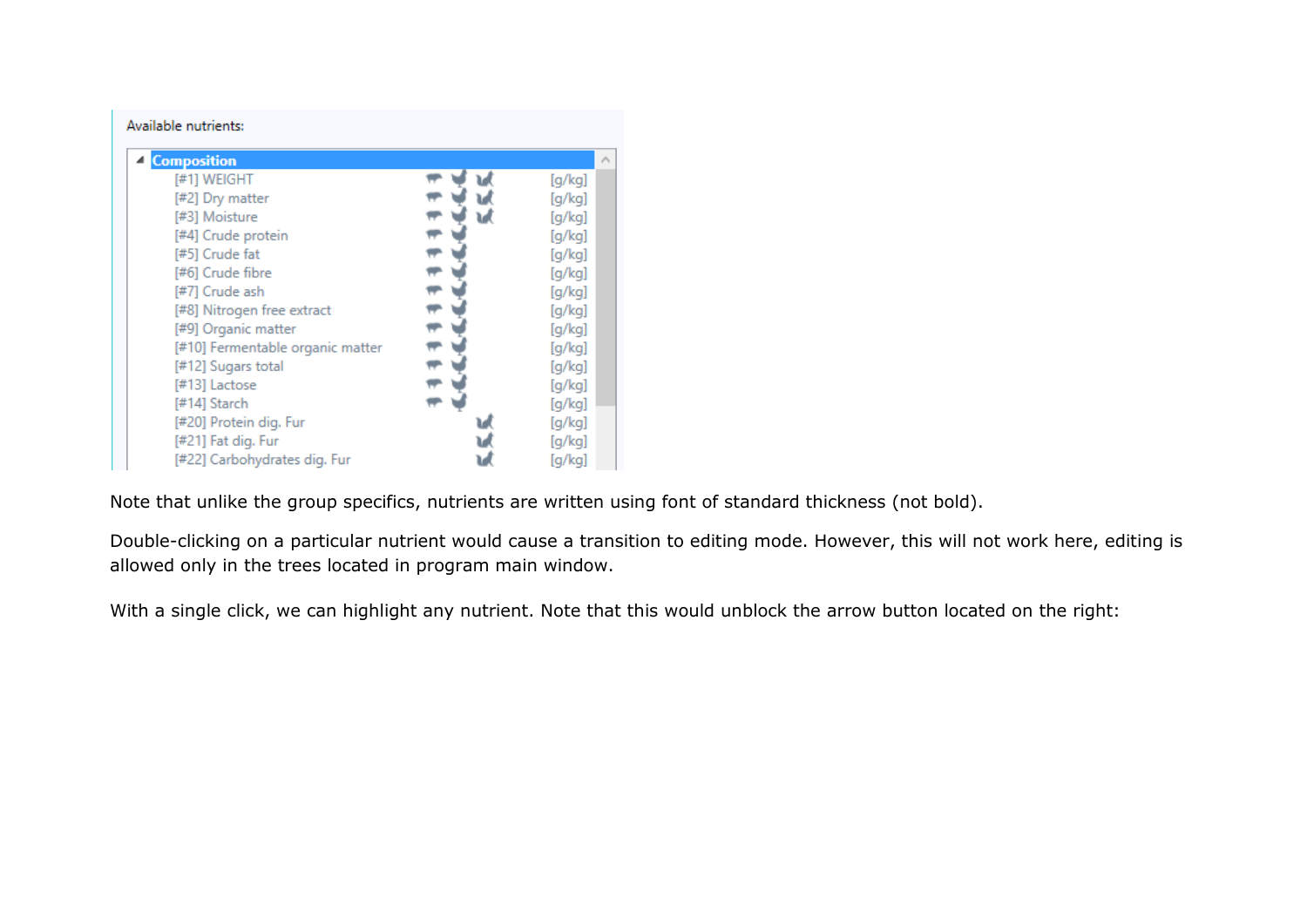| Available nutrients:       |        | <b>Chosen nutrients</b> |
|----------------------------|--------|-------------------------|
| ▲ Composition              |        | Code                    |
| [#1] WEIGHT                | [g/kg] |                         |
| [#2] Dry matter            | [g/kg] |                         |
| [#3] Moisture              | [g/kg] |                         |
| [#4] Crude protein         | [g/kg] |                         |
| [#5] Crude fat             | [g/kg] |                         |
| [#6] Crude fibre           | [g/kg] |                         |
| [#7] Crude ash             | [g/kg] |                         |
| [#8] Nitrogen free extract | [g/kg] |                         |
| [#9] Organic matter        | [q/kg] |                         |

Clicking of this button causes adding of highlighted nutrient to the list of nutrients contained in our nutritional recommendation:

| Available nutrients:                |   |                         | <b>Chosen nutrients Nutrients ratios</b> |                 |
|-------------------------------------|---|-------------------------|------------------------------------------|-----------------|
| ▲ Composition<br>[#1] WEIGHT        |   | $\mathcal{N}$<br>[g/kg] | Code                                     | <b>Nutrient</b> |
| [#2] Dry matter                     |   | [g/kg]                  | #4                                       | Crude protein   |
| [#3] Moisture<br>[#4] Crude protein | ÷ | [g/kg]<br>[g/kg]        |                                          |                 |
| [#5] Crude fat                      |   | [g/kg]                  | d                                        |                 |
| [#6] Crude fibre                    |   | [g/kg]                  |                                          |                 |

Note that the nutrient highlighted in the tree now appears in italics. In this way, the program marks the nutrients already used in the recommendation.

Now click in the tree a second nutrient, but this time using right mouse button. In effect, a context menu with a complete list of commands that can be performed on a selected nutrient opens. Some of these commands may be inactive (grayed out):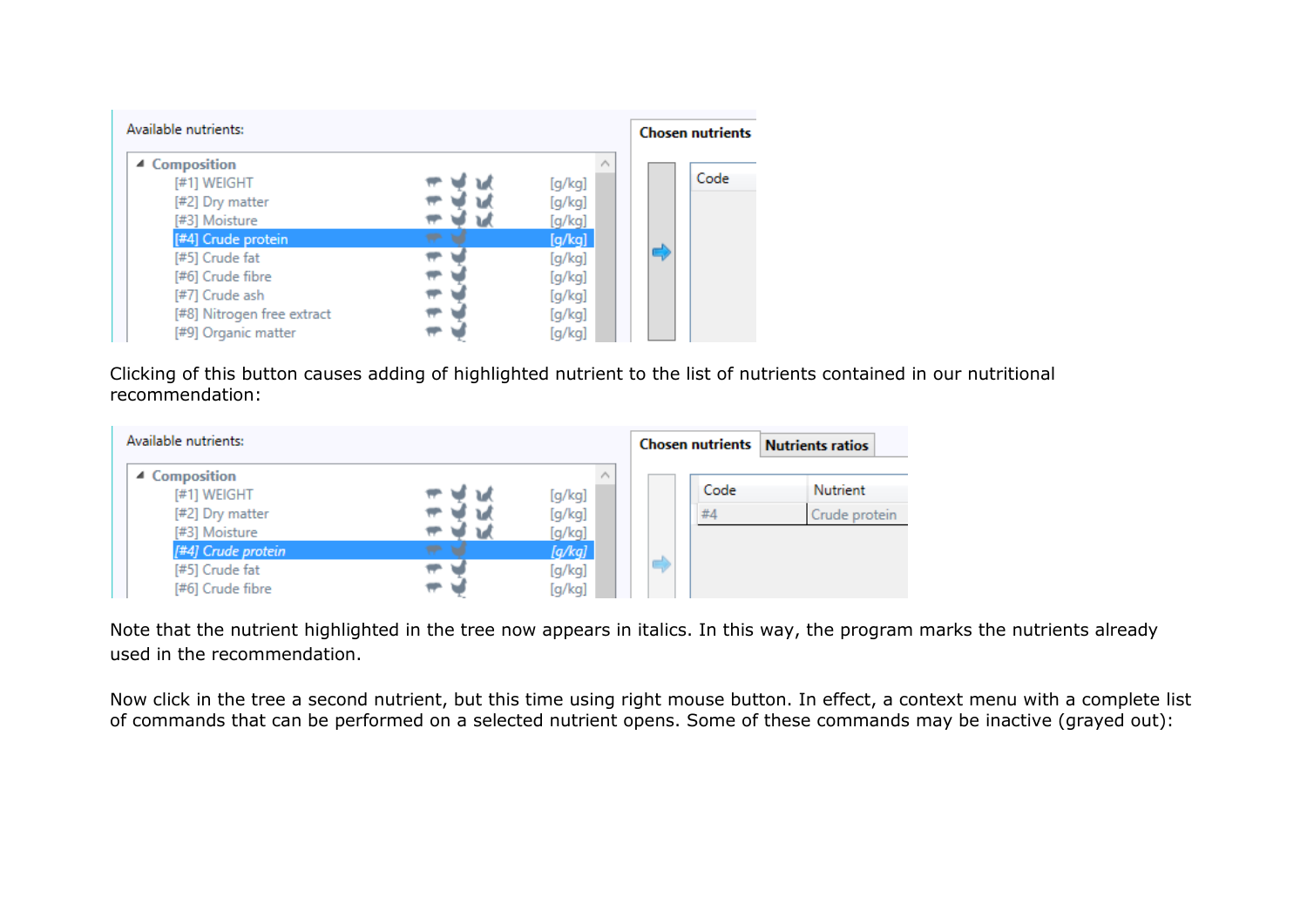

In some trees (however, not with this) it is possible to additionally open context menu on grouping elements and on empty areas of the trees, each time giving a different list of commands.

Let us now move to the table entitled Chosen nutrients located to the right. Each row of this table represents one nutrient which has just been selected to our recommendation. Some of the nutrients may be displayed in gray font, some black. We already know what the reason behind this is. Gray nutrients (codes starting with #) are derived from the sample database, included with the program, while the black were created by you. Once again, note the background color of individual table cells - some are light gray, others white. The light gray (here: code and nutrient) are non-editable. This means that you can not change their content here. However, the white fields (here: Min and Max) may be edited directly in the table.

|      | <b>Chosen nutrients</b> Nutrients ratios |     |     |
|------|------------------------------------------|-----|-----|
| Code | Nutrient                                 | Min | Max |
| #4   | Crude protein                            |     |     |
| 井    | Crude fat                                |     |     |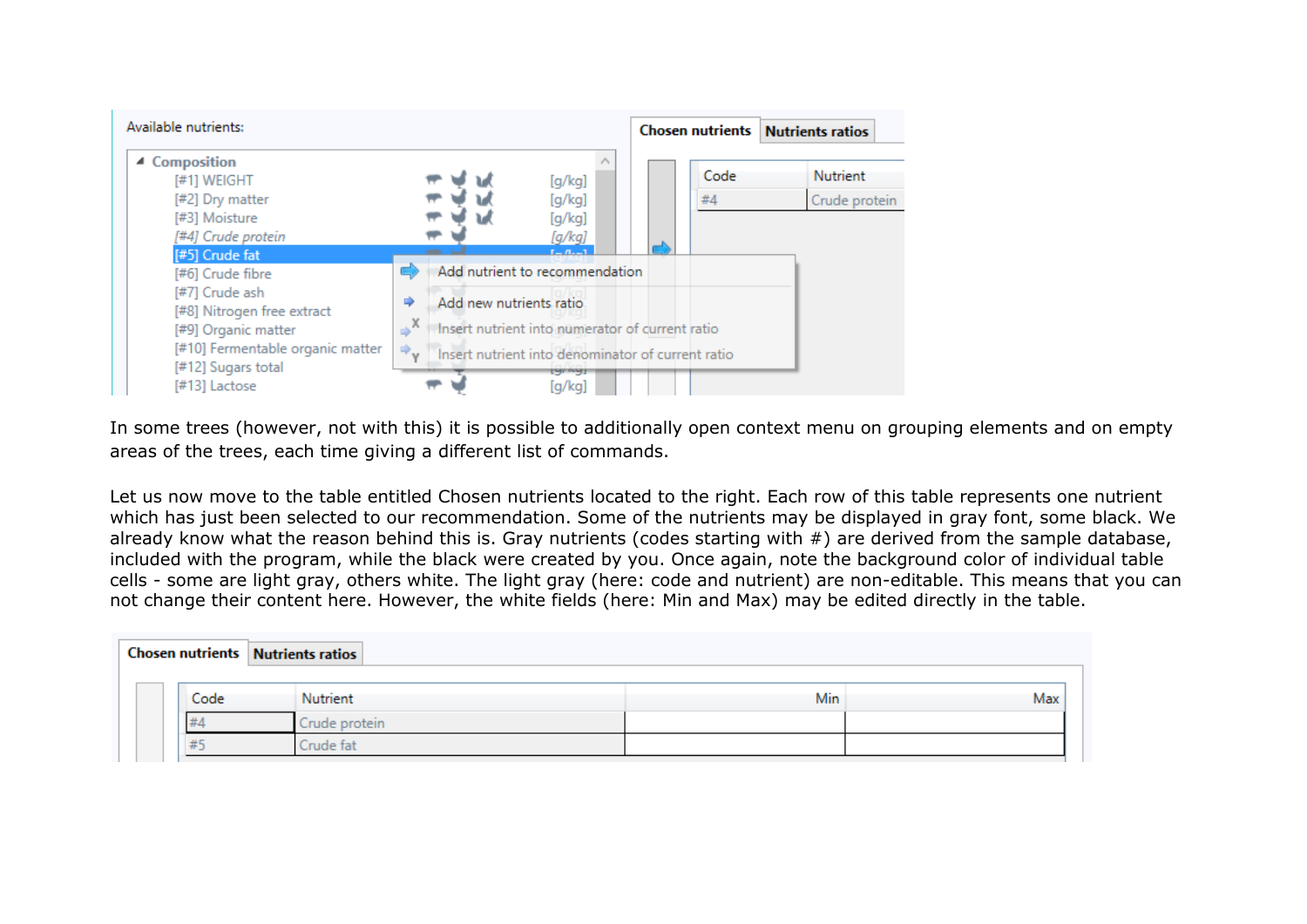To move into cell edit mode, highlight it with the mouse, then: Press the F2 button on the keyboard, double-click the left mouse button, or simply start typing the target value:

|      | <b>Chosen nutrients Nutrients ratios</b> |            |     |  |  |  |  |  |
|------|------------------------------------------|------------|-----|--|--|--|--|--|
|      |                                          |            |     |  |  |  |  |  |
| Code | Nutrient                                 | <b>Min</b> | Max |  |  |  |  |  |
| 世    | Crude protein                            |            |     |  |  |  |  |  |
| ≖    | Irude fat                                |            |     |  |  |  |  |  |

Now enter any number (e.g. 10). You have several options for the confirming this value - using the mouse or keyboard. Using the mouse, just click any other editable window field - it could open another cell in the table in which you want to enter a value (for that case double click) or a field outside the table (e.g. Name – for this case a single click is enough). Using the keyboard, you have several options:

- if you do not want to edit another table input box, press Esc
- if you want to go to an input box located below the one currently being edited press Enter
- if you want to go to an input box located above the one currently being edited press Shift + Enter
- if you want to edit an input box located to the right of the one currently being edited press Tab
- if you want to edit input box located to the left of the one currently being edited press Shift + Tab.

If there is already a number in a given cell and you want to overwrite it, simply start typing the new value. However, if you want to just change, and not overwrite, go into edit mode by pressing F2 on the keyboard or by double-clicking left mouse button. Now you can freely change it, with this that double-clicking the mouse selects it decimal or fractional part. The mouse and arrow keys to the right and left as well as HOME / PGUP (to jump to beginning of a number) and END / PGDN (to jump to the end of a number) keys are used to move the cursor within the edited number. If while editing a number you decide after all to delete it, press any letter (e.g. "d" as delete; we use "q" because it is conveniently just below the numeral 1), then type new value. This is especially useful when you want to overwrite a few numbers on a single line. In this case, we override the first number by entering a new value, then press Tab key, which takes us in edit mode into the cell located to the right, now press any letter to clear the old content of this cell, and finally enter the new number. DEL key is used to delete / reset values without going into edit mode.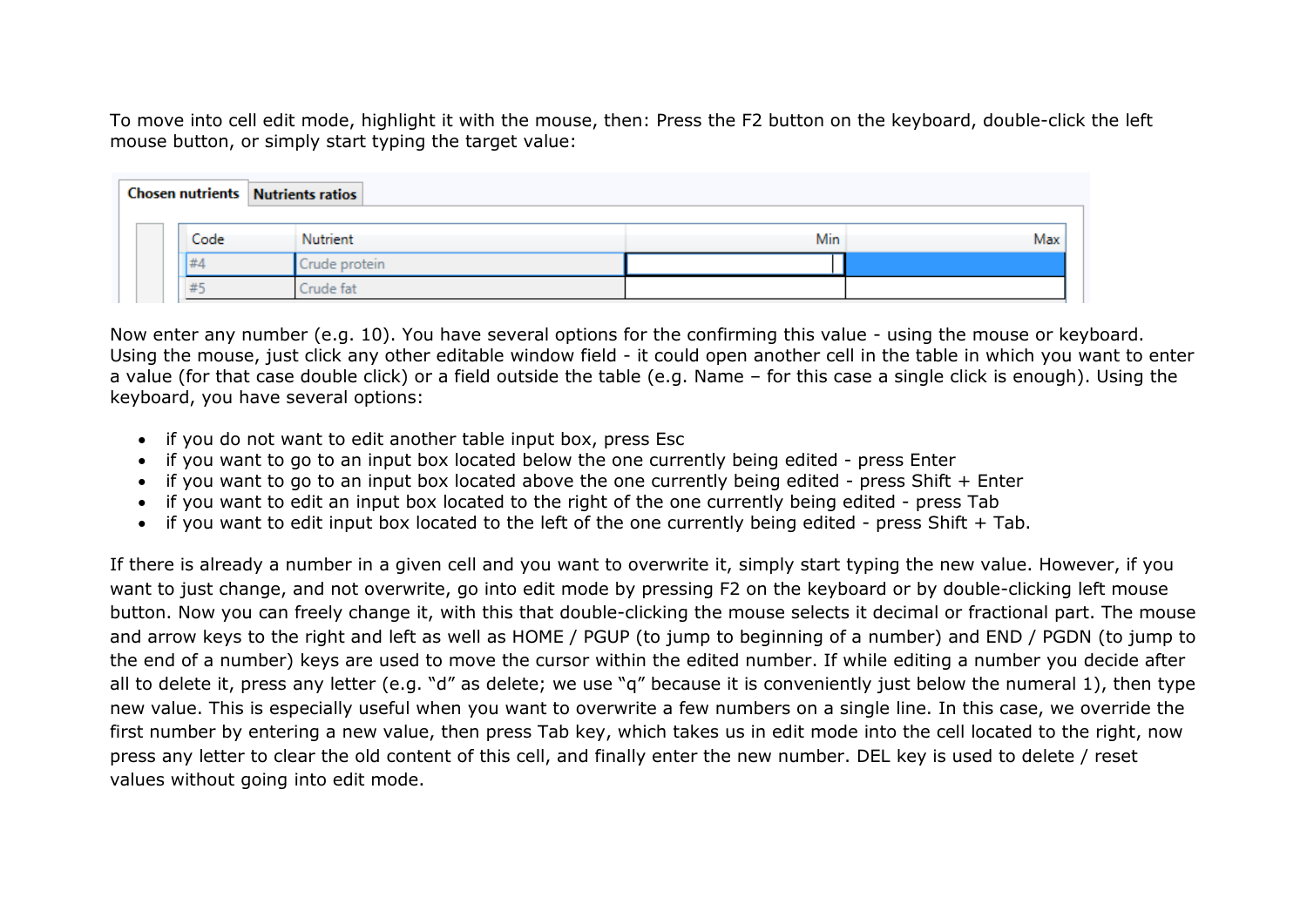Once again, note that the program constantly monitors data entered by you in order to protect you from making a mistake. In the case below, maximum protein content typed is (5%), which is less than the minimum content (10%). The program immediately notifies of this by surrounded both values with red box, on hovering over it, a message "minimum content can't be greater than maximum one" is displayed. This message is also repeated in the bar at the bottom of the screen:

| Available nutrients:                                                           |                                                           |                  |                 | <b>Chosen nutrients Nutrients ratios</b> |               |                 |
|--------------------------------------------------------------------------------|-----------------------------------------------------------|------------------|-----------------|------------------------------------------|---------------|-----------------|
| ▲ Composition<br>[#1] WEIGHT                                                   | ਾਂ ਅ                                                      | [g/kg]           |                 | Code $\triangle$                         | Nutrient      |                 |
| [#2] Dry matter                                                                | $\overline{\phantom{a}}$<br>$\overline{\phantom{a}}$<br>J | [g/kg]           | F               | #4                                       | Crude protein | 10,0            |
| [#3] Moisture<br>[#4] Crude protein                                            | W.<br>$\overline{\phantom{a}}$                            | [g/kg]<br>[g/kg] | $\blacklozenge$ | #5                                       | Crude fat     | minimum content |
| [#5] Crude fat                                                                 | $\overline{\mathbf{r}}$                                   | [g/kg] $\vee$    |                 |                                          |               |                 |
|                                                                                | $\bullet$ ok                                              |                  |                 |                                          |               | X Cancel        |
| nutrient [#4] Crude protein: minimum content can't be greater than maximum one |                                                           |                  |                 |                                          |               |                 |

As also shown in the screenshot above, you can always customize the width of each column in the table at any moment. Likewise, you can change the size and position of the whole window, which will be stored for the future in the program settings.

Data presented in tables can be sorted – to this end, it is enough to click the header of the column on which you want to sort the rows: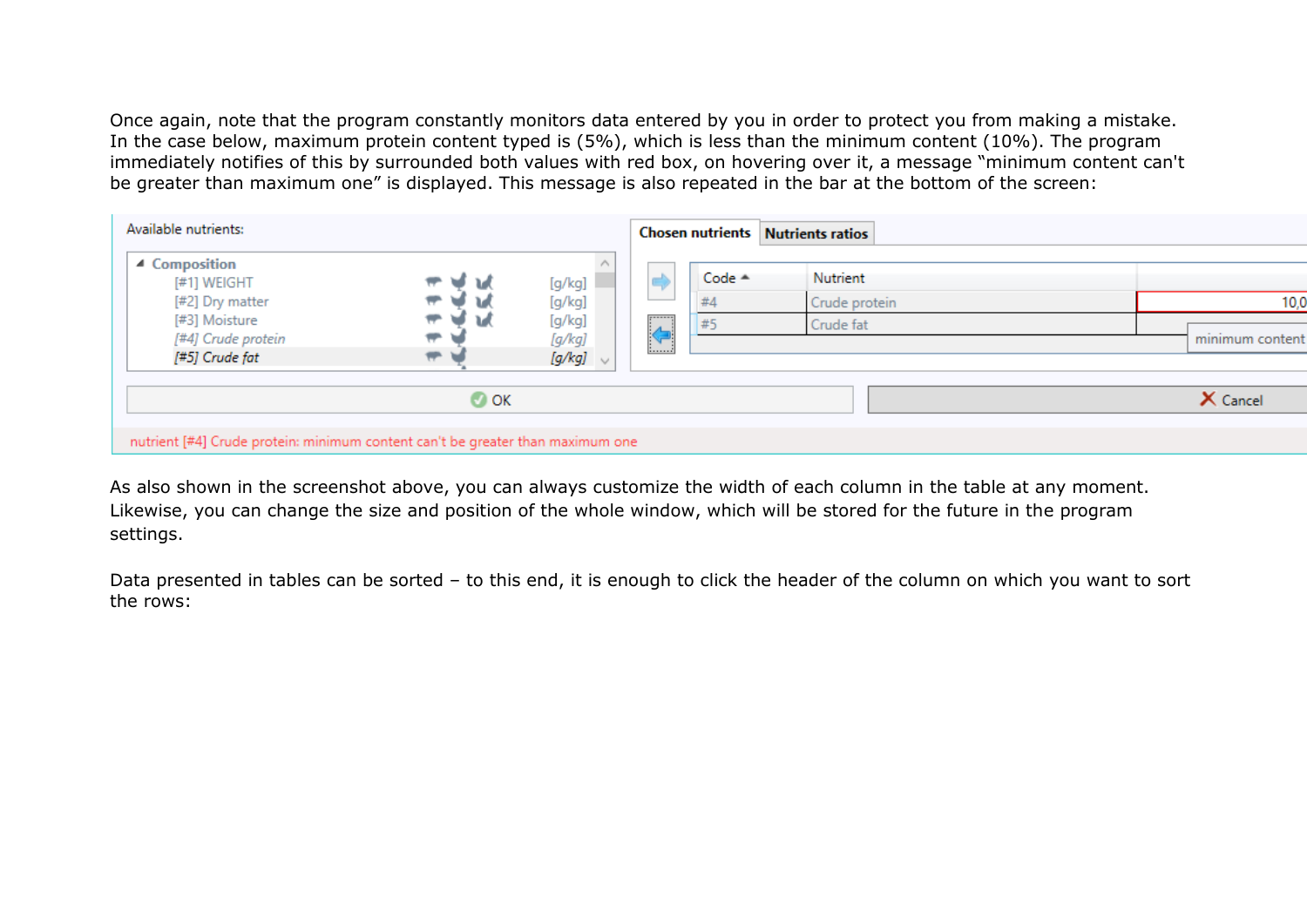| Available nutrients:                                                                                     |                                                                                                   |                                                       |          |                           | <b>Chosen nutrients Nutrients ratios</b> |          |
|----------------------------------------------------------------------------------------------------------|---------------------------------------------------------------------------------------------------|-------------------------------------------------------|----------|---------------------------|------------------------------------------|----------|
| ▲ Composition<br>[#1] WEIGHT<br>[#2] Dry matter<br>[#3] Moisture<br>[#4] Crude protein<br>[#5] Crude fat | ⊌ u<br>┯<br>$\overline{\phantom{a}}$<br>$\overline{\phantom{a}}$<br>$\overline{\phantom{a}}$<br>۳ | [g/kg]<br>[g/kg]<br>[g/kg]<br>[g/kg]<br>[g/kg] $\vee$ | λ.<br>۷F | Code $\equiv$<br>#5<br>#4 | Nutrient<br>Crude fat<br>Crude protein   | 10,0     |
|                                                                                                          | $\bullet$ ok                                                                                      |                                                       |          |                           |                                          | X Cancel |

In the above example Code column header was clicked - twice, which caused sorting of components by their codes in descending order (single click causing sorting in ascending order), which is indicated by a small black arrow with arrowhead pointing down.

Just like the trees, the tables have their own context menu that can be opened using the right mouse button:

| Available nutrients:                                  |             |                                   |                     |                | <b>Chosen nutrients Nutrients ratios</b> |                            |                                                      |
|-------------------------------------------------------|-------------|-----------------------------------|---------------------|----------------|------------------------------------------|----------------------------|------------------------------------------------------|
| ▲ Composition<br>[#1] WEIGHT<br>[#2] Dry matter       | ┯           | [g/kg]<br>[g/kg]                  | ᅩ                   | $Code =$<br>#5 | Nutrient<br>Crude fat                    |                            |                                                      |
| [#3] Moisture<br>[#4] Crude protein<br>[#5] Crude fat | ┯<br>┯<br>┯ | [g/kg]<br>[g/kg]<br>$[g/kg] \sim$ | $\overline{A}$<br>▽ | #4             | Crude protein                            | $\mathbf{N}$<br><b>DEN</b> | 4,85,85<br>Delete Min constra<br>Delete all Min con: |
| $\bullet$ ok                                          |             |                                   |                     |                |                                          |                            | Delete nutrient fro                                  |
|                                                       |             |                                   |                     |                |                                          |                            |                                                      |

Individual table cells may mask various commands.